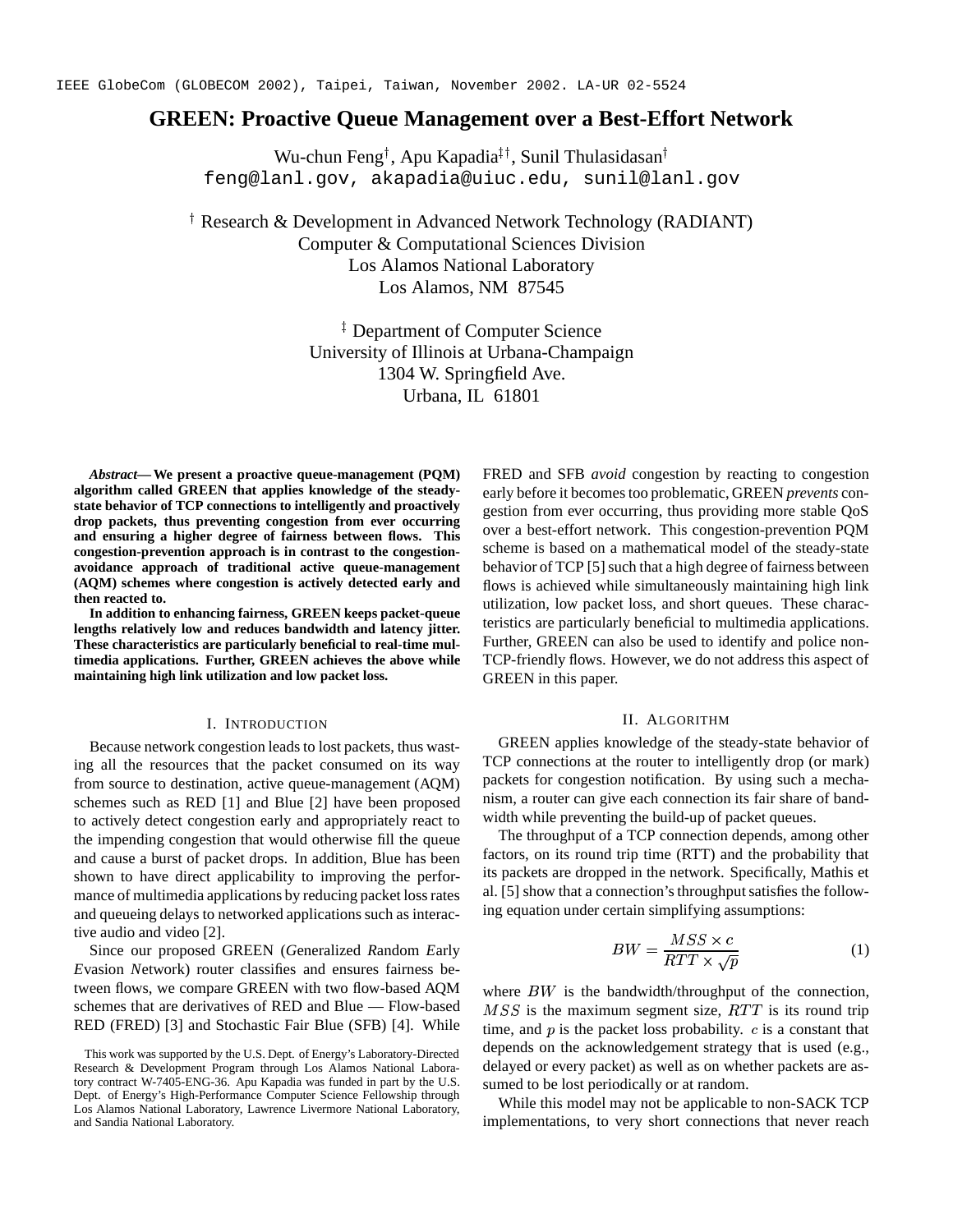steady state, or to connections whose window size are artificially limited by the receiver's flow-control window. These issues are generally not problems in properly configured longlived connections such as in multimedia applications, e.g., video-on-demand (VoD) and bulk data transfers.

Now, let us consider a scenario where there are  $N$  active flows at a router on a particular outgoing link of capacity  $L$ . GREEN considers a flow to be active if it has had at least one packet go through the router within a certain *window* of time. The fair-share throughput of each flow is  $L/N$  (assuming each source attempts to transmit at least at that rate). Substituting  $L/N$  for  $BW$  in Equation (1), we derive the following expression for loss probability  $p$ , i.e.,

$$
p = \left(\frac{N \times MSS \times c}{L \times RTT}\right)^2\tag{2}
$$

By using this value of  $p$  as the dropping probability for congestion notification, GREEN "coerces" flows into sending at their fair rate. Because  $p$  depends on the number of flows and the round-trip time of each flow, congestion notification is more aggressive for large  $N$  and small  $RTT$ . And by including  $RTT$  as an inverse parameter in the equation, GREEN eliminates the bias of favoring TCP connections with smaller  $RTTs$ with respect to throughput [6]. (Recall that TCP connections with smaller  $RTTs$  can increase their window size faster due to the smaller  $RTT$  and are therefore more aggressive. Hence, these flows grab more than their fair share of bandwidth, which leads to this bias.)

End-to-end schemes have been proposed to correct for this bias by requiring TCP senders to increase their congestion windows by a constant proportional to  $RTT^2$  [7][8]. However these schemes rely on a *window constant*, which is hard to calculate and varies with the topology of the network. In contrast, not only can GREEN accurately calculate the drop probabilities irrespective of the network topology, it also does not require any end-to-end modifications. Hence, GREEN can be used at edge routers to ensure fairness between flows (without having to modify stock TCP implementations). For example, an organization could choose to implement GREEN at its edge router to ensure fairness between flows that begin or end within that organization.

The basic operation of GREEN does not require per-flow state information. N and  $MSS$  can be easily estimated, and in Section IV we discuss how the  $RTT$  for a flow can be inferred from the network. Hence GREEN has minimal state requirements. FRED keeps per-flow state information for flows that have packets buffered at the link. SFB does not maintain per-flow state information, but instead employs a Bloom filter [9] to hash flows into  $L$  levels of  $N$  bins. Each bin maintains queue occupancy statistics for flows that map into that bin and a corresponding drop probability  $p_m$ . Hence, the required state is  $O(N * L)$ . The selection of L and N is discussed in [4].



Fig. 1. Network Topology

## III. EXPERIMENTS AND EVALUATION

We evaluate the performance of GREEN with respect to Flow-based RED (FRED) [3] and Stochastic Fair Blue (SFB) [4]. We compare GREEN to FRED and SFB since these active queue-management schemes are also flow-based. We also include results for "Drop Tail" queueing to provide a baseline for assessing performance.

We assume that a router knows the bandwidth  $(L)$  of the attached outgoing link.  $N$  is the number of active flows, i.e., flows that have had at least one packet go through the router within a certain *window* of time. We discuss the estimation of  $N$  in Section IV.

The  $MSS$  of a flow is estimated by the router by looking at the size of each packet. By doing this, we reduce the need for flow state to maintain information regarding packet sizes seen over an interval. In our experiments, we chose  $MSS$  to be 1 KB in all cases. The value of  $c$ , in our "random dropping, delayed acknowledgment" model was fixed at 0.93 [5]. For the time being, we assume that the router has some mechanism for determining a flow's RTT and briefly discuss how this parameter can be estimated in Section IV.

We used *ns* [10] to evaluate the performance of GREEN over a network with the topology shown in Fig. 1.  $N$  sources and  $N$  sinks are connected to the routers over 10-Mbps links with propagation delays ranging from  $\frac{500}{N}$  ms to 500 ms. We varied the number of flows,  $N$  from  $50$  to  $500$ . The bottleneck link has a bandwidth of  $155Mbps$  and a delay of 30 ms.<sup>1</sup>

For our simulations, we started FTP connections from the leftmost nodes to the rightmost nodes within the first second of simulation and ran it for 180 seconds. GREEN is implemented at the gateway, which is the bottleneck router in our simulation. All of the metrics presented in this section — link utilization, fairness, packet loss, queue size — are measured at this gateway. We present results for link utilization, fairness, and queue size, after the first 50 seconds to remove the startup transient effects and to study the steady-state behavior.

<sup>&</sup>lt;sup>1</sup> Since we simulate more than 50 flows over  $10Mbps$  links, the  $155Mbps$ link creates a bottleneck.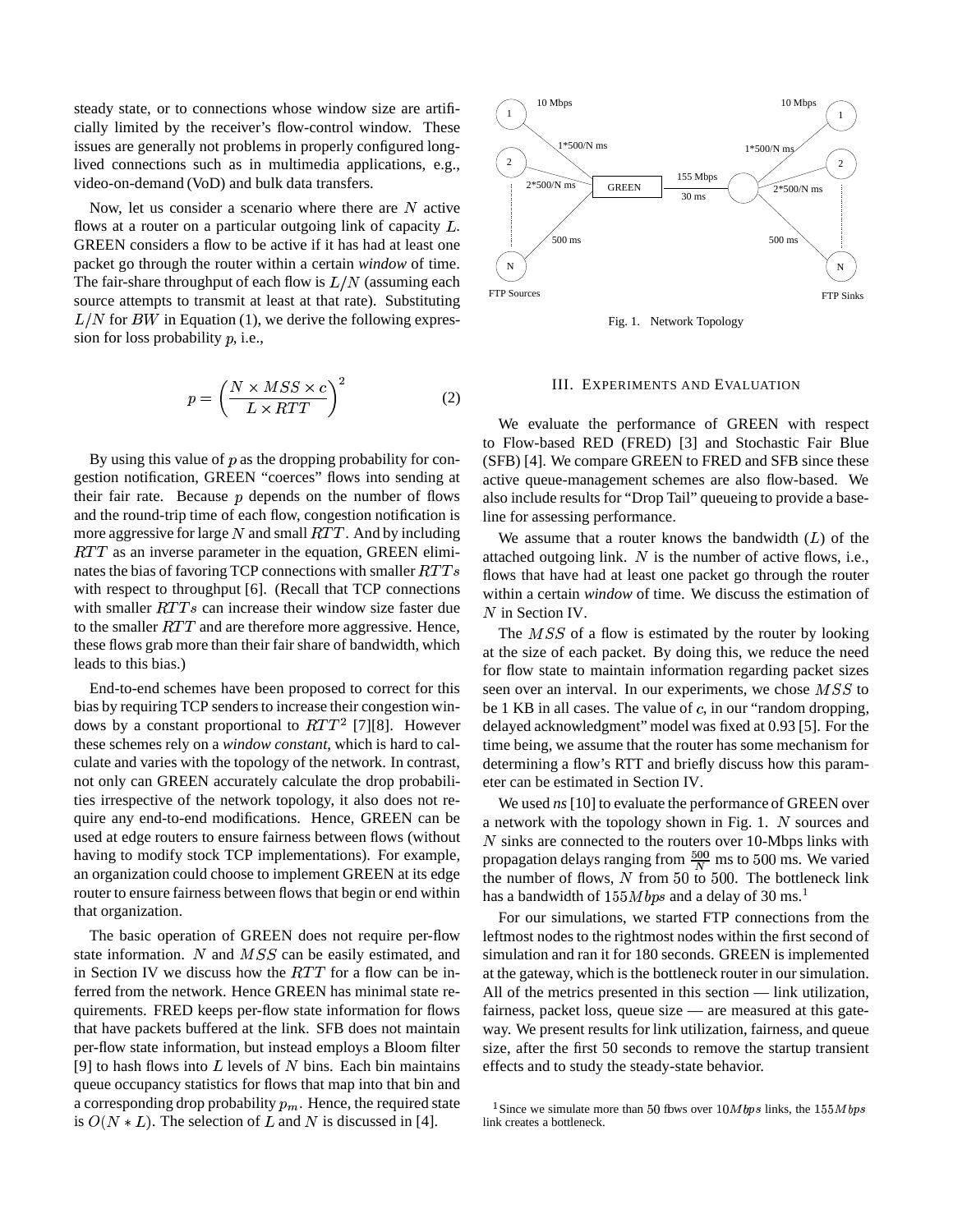# *A. Fairness*

GREEN attempts to limit all the TCP flows to their fair share of the outgoing link bandwidth. To assess GREEN's ability to maintain equal bandwidths between TCP flows, we use Jain's Fairness Index [11]. We briefly describe how the fairness index is calculated and then present our results.

*1) Jain's Fairness Index:* This fairness index quantifies the degree of similarity between all the flow bandwidths. Given the set of throughputs  $(x_1, x_2, \ldots, x_n)$ , the fairness index is calculated as follows: calculated as follows:

$$
f(x_1, x_2, \ldots, x_n) = \frac{(\sum_{i=1}^n x_i)^2}{n \sum_{i=1}^n x_i^2}
$$

The fairness index always lies between 0 and 1. Hence, a higher fairness index indicates better fairness between flows. The fairness index is 1 when all the throughputs are equal. When all the throughputs are not equal, the fairness index drops below 1.

*2) Results:* As shown in Fig. 2, GREEN provides significantly better bandwidth fairness than the other queuemanagement schemes. The curve for Drop Tail shows us the fairness that would be expected at most gateways in the Internet today. FRED outperforms Drop Tail and SFB because it queues at least two packets<sup>2</sup> of a flow before marking a packet from that flow. This provides much better fairness as long as each flow maintains one to two outstanding packets at the gateway. SFB exhibits poor fairness because it is sensitive to varying RTTs between flows and breaks down under a large number of connections with varying RTTs [4].

GREEN's fairness index gradually rises. As the number of flows increases, we observe a lower fairness index for fewer flows because each flow has a higher share of bandwidth and flows with longer RTTs are unable to attain their steady state bandwidths in 180 seconds. Why? Even though GREEN can "slow down" flows with shorter RTTs (by dropping packets), it cannot speed up flows with longer RTTs. Better fairness for fewer flows is achieved by increasing the simulation time, allowing all flows to reach their steady state bandwidths. With a larger number of flows, the fair share of bandwidth is low enough so that all flows are able to attain close to their average share of bandwidth. Longer simulations yield even better fairness curves for Green while showing little improvement for Drop Tail, FRED, and SFB.

## *B. Link Utilization*

At the end of each simulation, the overall link utilization is calculated as follows:

$$
utilization = \frac{total~byte~departures~in~t~sec}{bandwidth \times t}
$$

The numerator equals the total number of bytes leaving the link during the interval of  $t$  seconds, and the denominator equals



Fig. 2. Jain's Fairness Index vs. Number of Flows

the total possible bytes that could have left the link in the same interval.

Fig. 3(a) shows that as the number of flows increases, GREEN performs as well as SFB in terms of link utilization. Drop Tail achieves higher utilizations because the flows with shorter RTTs are allowed to be aggressive and no packets are voluntarily dropped early. While this yields better link utilizations, it sacrifices fairness heavily and can lead to higher packet loss. GREEN outperforms FRED with respect to fairness *and* link utilization because GREEN deterministically maintains the average bandwidths of all flows while FRED simply relies on queue occupancy statistics to regulate queue size.

## *C. Packet Loss*

As shown in Fig. 3(b), the packet loss percentage is roughly the same for all flows and stays below  $0.5\%$ . Equation (1) provides good estimates for  $p < 1\%$  [5]. Since the overall packet loss stays well below  $1\%$  in our simulations, GREEN limits the rates of flows to their equal shares of bandwidth effectively.

## *D. Queue Size*

Fig. 4(a) shows the queue sizes for Drop Tail for 100 flows and 500 flows. As we can see, as the number of flows increases, the average queue size for Drop Tail increases dramatically. In contrast, as seen in Fig. 4(b), 4(c) and 4(d), GREEN, FRED and SFB keep the average queue sizes low.

FRED keeps queue sizes low by marking packets beyond a certain threshold and limiting the amount of buffer space for each flow. SFB does so by increasing drop rates when there is packet loss and reducing drop rates when the link is underutilized. Hence, FRED and SFB try to dynamically converge to the correct "operating point" for low queue sizes. GREEN achieves its operating point by calculating drop probabilities for each flow based on their fair share of bandwidth. By ensuring that the aggregate bandwidth of the flows is equal to the available bandwidth at the link, there is no sustained buildup in queue length.

<sup>&</sup>lt;sup>2</sup>In our experiments, we operate FRED under the *"many flow"* mode.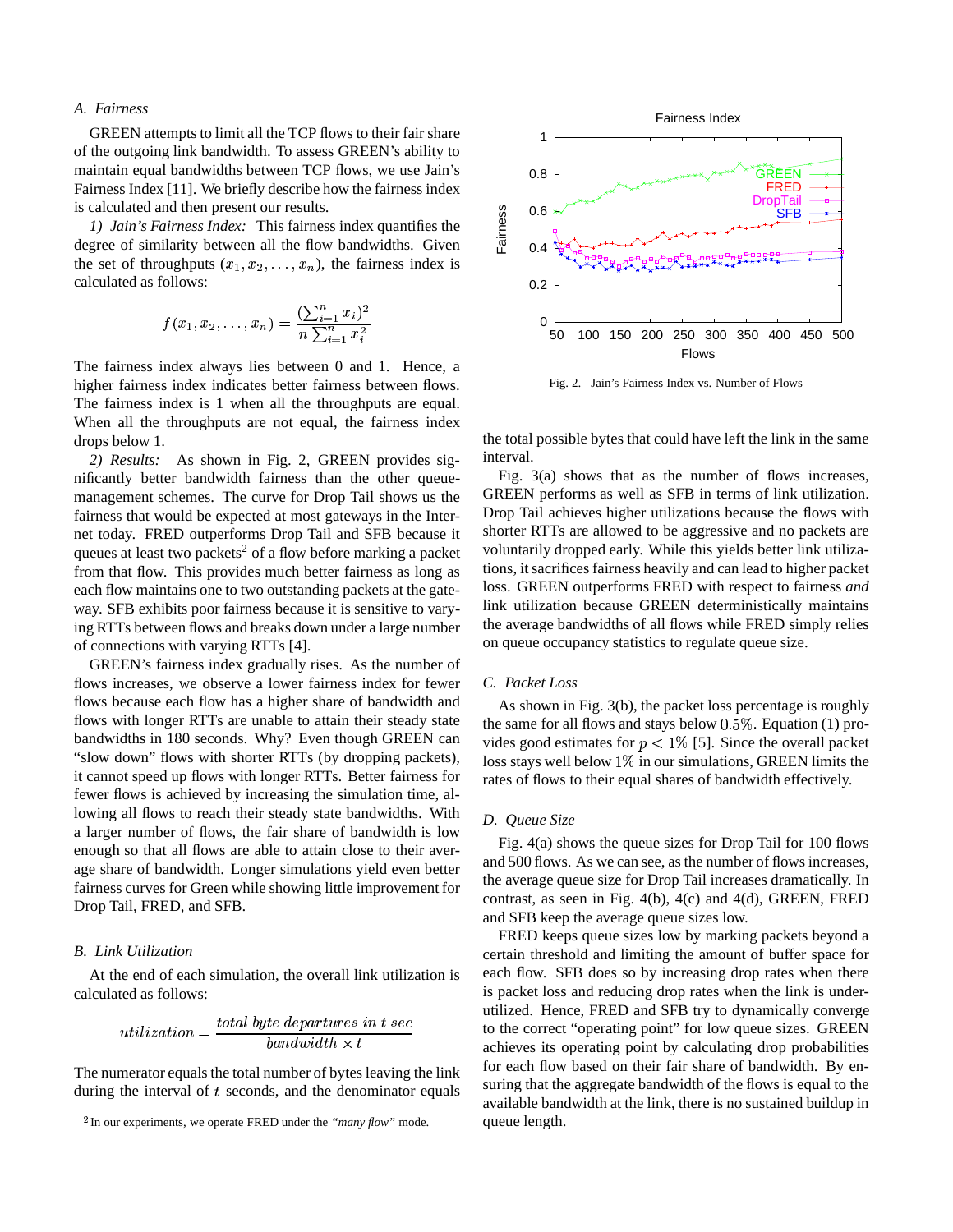

(a) Overall Link Utilization vs. Number of Flows

(b) Overall Packet Loss vs. Number of Flows

Fig. 3. Link Utilization and Packet Loss statistics

#### IV. ESTIMATING FLOW PARAMETERS

Up until now, we assumed that routers had knowledge of the various flow parameters:  $MSS$ , N, and  $RTT$ . The parameters  $MSS$  and N can be easily estimated. The  $MSS$ of a flow is estimated by the router by looking at the size of each packet. One way that  $N$  can be estimated is by counting the number of flows that have had at least one packet go through the router within a certain *window* of time. Long windows may cause GREEN to overestimate the number of flows and reduce the overall link utilization. Short windows may cause GREEN to underestimate the number of flows, resulting in over-provisioning of the link bandwidth. In our experiments, we assumed FTP file transfers, and hence the number of flows was a constant. Stabilized RED (SRED) uses a statistical technique to estimate the number of active flows [12]. SRED compares an arriving packet with a randomly chosen packet that was seen recently. If these packets belong to the same flow, the authors call it a *hit*. Hit rates can be statistically analyzed to give a reasonable estimate of the number of active flows,  $N$ . Hit rates can also be used to identify and limit non-responsive flows that use more than their fair share of bandwidth.

The round trip time,  $RTT$ , is the most difficult parameter to estimate with any degree of accuracy. Below we briefly present two possible solutions to this. One solution makes use of the fact that the best estimates of RTT occurs at the TCP end host. Using the IP options available, the sender can insert the RTT into a prespecified field in the IP header. This can then be utilized by routers along the way where GREEN is deployed. Another solution is to make use of the IDMaps service [13]. A GREEN router can also perform the duties of an IDMaps *tracer* and maintain a database of RTT estimates, which can be used for fast lookups based on source and destination IP addresses. IDMaps provides RTT estimates accurate to within twice the actual value. Such estimates could result

in lower fairness but are sufficient for GREEN to still outperform FRED, SFB and Drop Tail in terms of fairness. We leave further discussion and analysis of the use of IDMaps for future work.

#### V. CONCLUSION

In this paper, we have shown how applying the knowledge of the macroscopic behavior of the TCP congestion-avoidance algorithm at the routers can be used to achieve a high degree of fairness between flows while simultaneously maintaining high link utilization, low packet loss, and short queues. And because the implementation of GREEN relies on the knowledge of flow RTTs and the total number of active flows, we briefly discussed how these metrics can be inferred by a GREEN router.

Similar to FRED and SFB, GREEN requires very little state information for its operation. Future work will focus on (1) identifying and policing non-responsive flows such as misbehaving real-time multimedia traffic and denial of service attacks, (2) adding a Bloom filter (as in SFB) or a hit-rate module (as in SRED) to identify and limit unresponsive flows, and (3) examining how GREEN behaves with short-lived connections (e.g., so-called "web mice") or with mixtures of different traffic types. The applications that stand to benefit the most from the "fixed low-latency/high throughput fairness property" of this algorithm are delay-sensitive traffic such as streaming, real-time audio and video applications.

#### **REFERENCES**

- [1] S. Floyd and V. Jacobson, "Random Early Detection Gateways for Congestion Avoidance," *IEEE/ACM Transactions on Networking*, vol. 1, no. 4, pp. 397–413, August 1993.
- [2] W. Feng, D. Kandlur, D. Saha, and K. Shin, "BLUE: A New Class of Active Queue Management Algorithms," Tech. Rep., April 1999.
- [3] D. Lin and R. Morris, "Dynamics of Random Early Detection," in *Proc. of ACM SIGCOMM 1997*, September 1997.